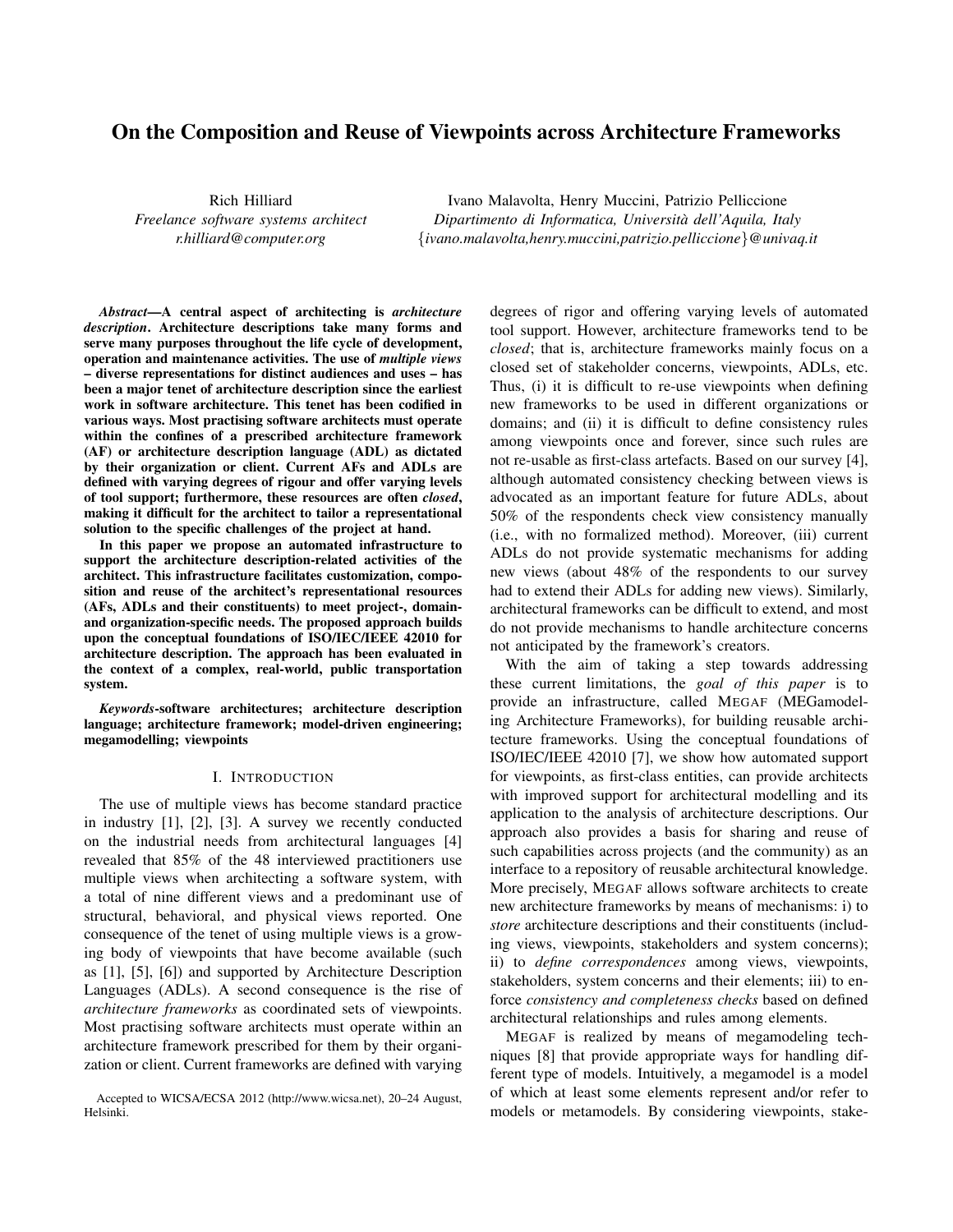holders, and concerns as first-class elements of a megamodel, MEGAF allows software architects to define, store, and combine them in order to define the desired architecture framework. By representing architecture descriptions as sets of models we are able, for instance, to define links among different views, to define links between the models that constitute each view, to create and store views in libraries, and check adherence of the architecture description to the framework. The viability of MEGAF is demonstrated via its application to a real-world case study called BusOnAir.

This work elaborates on the arguments discussed in a previous position paper [9] by (i) presenting a detailed description of the MEGAF model-driven infrastructure (i.e., its underlying megamodel), (ii) describing how MEGAF allows one to perform consistency and completeness checks on architecture descriptions, (iii) applying MEGAF on a realworld case study, (iv) discussing in detail its benefits and drawbacks, and (v) illustrating related work in-depth. The remainder of this paper is structured as follows. Section II introduces architecture frameworks, the conceptual foundations of ISO/IEC/IEEE 42010 for architecture description, and highlights the main existing problems that represent the motivation of this paper. Section III and IV represent the heart of this paper and present our approach for realizing architecture frameworks and its implementation. Section V applies the approach to the BusOnAir case study, while benefits and drawbacks are discussed in Section VI. Section VII compares MEGAF with related work and the paper concludes with Section VIII.

# II. ARCHITECTURE DESCRIPTION

In this paper, we build upon the conceptual foundations of ISO/IEC/IEEE 42010:2011, *Systems and software engineering — Architecture description* [7] to investigate the essential elements of architecture description and support the architect's architecture description-related activities.

ISO/IEC/IEEE 42010 is the joint ISO and IEEE revision of IEEE Std 1471, first published in 2000 [3]. The standard is method-neutral: it is intended for use by architects employing various architecting<sup>1</sup> methods. The standard addresses architecture description (AD): the practices of recording software, system and enterprise architectures so that architectures can be understood, documented, analysed and realized. Architecture descriptions are created by architects and used by architects and other stakeholders throughout all stages of a system's life cycle, from development through operation and maintenance. Architects create ADs for many purposes (see [7, §4.4]). To achieve these purposes and to meet the diverse needs of a system's stakeholders, architecture descriptions take on many forms, from informal (sketches on the back of an envelope or drawings on a whiteboard) to rigorously specified models. Because an architecture must typically address a variety of issues for a variety of stakeholders, many conventions (notations, kinds of model, analysis techniques) are utilized.

The standard defines three mechanisms for architecture description:

- 1) *architecture viewpoints*: common ways of expressing recurring architectural concerns reusable across projects and organizations;
- 2) *architecture frameworks* (AFs): coordinated set of viewpoints for use within a particular stakeholder community or domain of application;
- 3) *architecture description languages* (ADLs): any mode of expression used in an architecture description.

Architects then apply these mechanisms to produce architecture descriptions of specific systems of interest (such as software applications, enterprises, product lines, etc.).

These three mechanisms are each built on a few basic elements defined by the standard. The standard specifies requirements on each of these primitive elements used to create architecture descriptions with the further goal of promoting understandability, interoperability and overall improvement of the field of architecting by having a common terminology and conceptual basis.

An *architecture viewpoint* encapsulates model kinds framing particular concerns for a particular audience of system stakeholders. The concerns determine what the model kinds must be able to express: e.g., functionality, security, reliability, cost, deployment, etc. A model kind determines the notations, conventions, methods and techniques to be used. Viewpoints, defining the contents of each architecture view, are built up from one or more model kinds and correspondence rules linking them together to maintain consistency.

Viewpoints, like patterns and styles, are a form of reusable architectural knowledge for solving certain kinds of architecture description problems derived from best practices. Viewpoints originated in the 1970s (in Ross' Structured Analysis) and refined in [10]. Architecting methods often define one or more viewpoints, e.g.  $[1]$ ,  $[5]$ ,  $[11]$ ,  $[12]$ .

# *A. Architecture Frameworks and ADLs*

Building on the viewpoint mechanism, an architecture framework is a coordinated set of viewpoints, conventions, principles and practices for architecture description within a specific domain of application or community of stakeholders. Architecture frameworks originated in the 1970s; Zachman popularized the term through his information systems architecture framework [13]. Since then, many frameworks have been proposed, published and used, in a variety of domains and defined with varying degrees of formality. Recent frameworks include the ISO Reference Model for Open Distributed Processing, GERAM, TOGAF, and MODAF. For an extensive survey of frameworks, see [14].

<sup>&</sup>lt;sup>1</sup>When we refer to **architecture** or **architecting** in this paper, we intend to include equally software architecture, system architecture and enterprise architecture, unless otherwise qualified.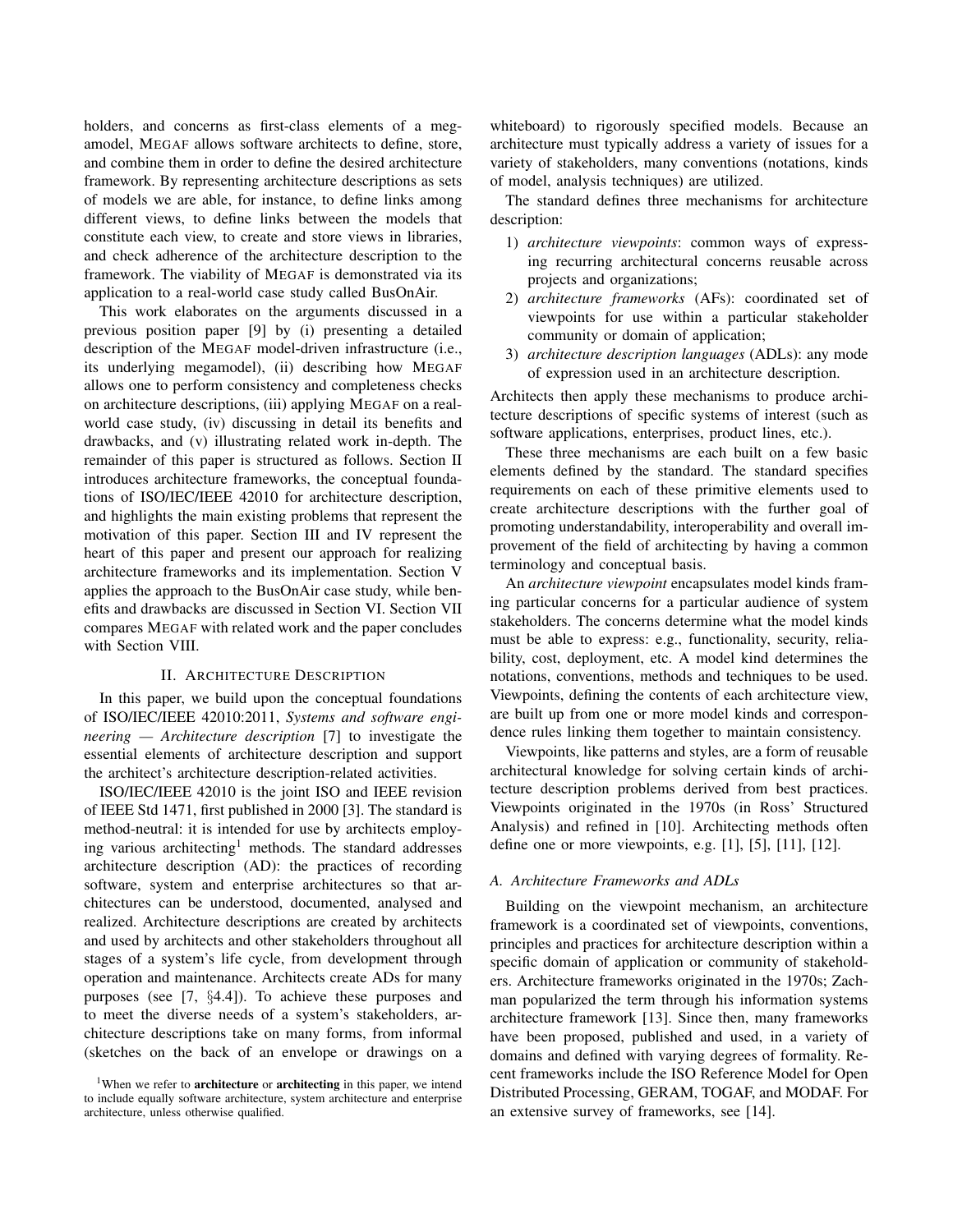

Figure 1. Content model of an architecture framework (following ISO/IEC/IEEE 42010)

An architecture framework is a prefabricated knowledge structure that architects use to organize an architecture description into complementary views. For further discussion of the content model and architecture frameworks mechanism, see [15]. The content model for an architecture framework is illustrated in Figure 1.

An architecture description language is a collection of model kinds selected to frame one or more concerns. The model kinds may or may not be organized into viewpoints. Some ADLs are very simple, defining a single model kind. For example, Acme provides one model kind suited for specifying components, connectors, ports and roles [16]. Other "classical" ADLs (from the 1990s) include Darwin [17], RAPIDE [18] and Wright. More recent ADLs can be quite elaborate with numerous model kinds and viewpoints (such as AADL [19], ArchiMate [20], SysML and xADL [21]).

Beyond these minimal requirements linking stakeholders and concerns to model kinds and viewpoints, and correspondence rules linking views and models together, creators of frameworks and ADLs are free to add other content to aid architects, such as tools, guidelines, principles, patterns, styles, heuristics and so on.

# *B. Current Limitations and Challenges*

Existing architecture frameworks and architecture description languages have been defined in a variety of ways with varying degrees of rigor. Using the primitive elements described in the previous section, the standard provides a basis for specifying diverse frameworks and ADLs in a uniform manner as first-class entities.

Furthermore, current AFs and ADLs are for the most part *closed*: their developers expect each framework or ADL is all that an architect will ever need. E.g., frameworks may be tailored downward, some viewpoints or model kinds omitted in use, but rarely are means for extension provided. Usually, the metamodel of a framework is a fixed system. As a consequence, if a framework or ADL does not frame a particular concern (e.g., safety), there may be no provisions for addressing it. Since any framework or ADL is finite, this is a common occurrence.

Uniform definitions offer several opportunities:

- improved basis for consistency and model checking;
- to allow architects to compare and contrast AF and ADL offerings and choose from among them the best approaches to the problem at hand;
- customization of AD mechanisms to the project or organization;
- to compose new AFs and ADLs by mixing-andmatching of existing mechanisms;
- to interoperate across mechanisms (e.g., using a tool for one model kind to analyze a model of another under translation;

# III. THE SOLUTION

As mentioned in the introduction, and further discussed in Section VII, although many architecture frameworks have been proposed in recent years, they are too rigid to perfectly match all stakeholder's needs. Moreover, these architectural frameworks are not consistently defined and cannot be extended.

## *A. Conceptual overview of MEGAF*

In this section we present MEGAF, which is an infrastructure that enables software architects to realize their own architecture frameworks specialized for a particular application domain or community of stakeholders. It offers an effective way of managing, storing, retrieving, and combining existing viewpoints, by properly selecting and reusing models previously defined and resident in MEGAF. Architecture frameworks that can be realized by using MEGAF *conform* to ISO/IEC/IEEE 42010 [7]. Once an architecture framework has been defined within MEGAF, it can be used to create architecture descriptions of systems-of-interest. Architecture descriptions are easily made to *adhere* to the architecture framework used to realize them. For instance, the realized architecture models adhere to the conventions of their model kinds as defined by the architecture framework and its viewpoints.

Moreover, the MEGAF infrastructure enables the architect to express and enforce relations both between various elements within an architecture description and across architecture descriptions. This would be particularly useful while producing an architecture description for systems of systems and Cyber Physical Systems [22].

To better understand the characteristics of MEGAF we describe two usage scenarios:

• *Realizing architecture descriptions*: architects (and their organizations) are most likely to use a predefined architecture framework. These end-users do not create new viewpoints, but use an existing framework "out of the box"; however, they may need to customize the presentation of architecture descriptions for various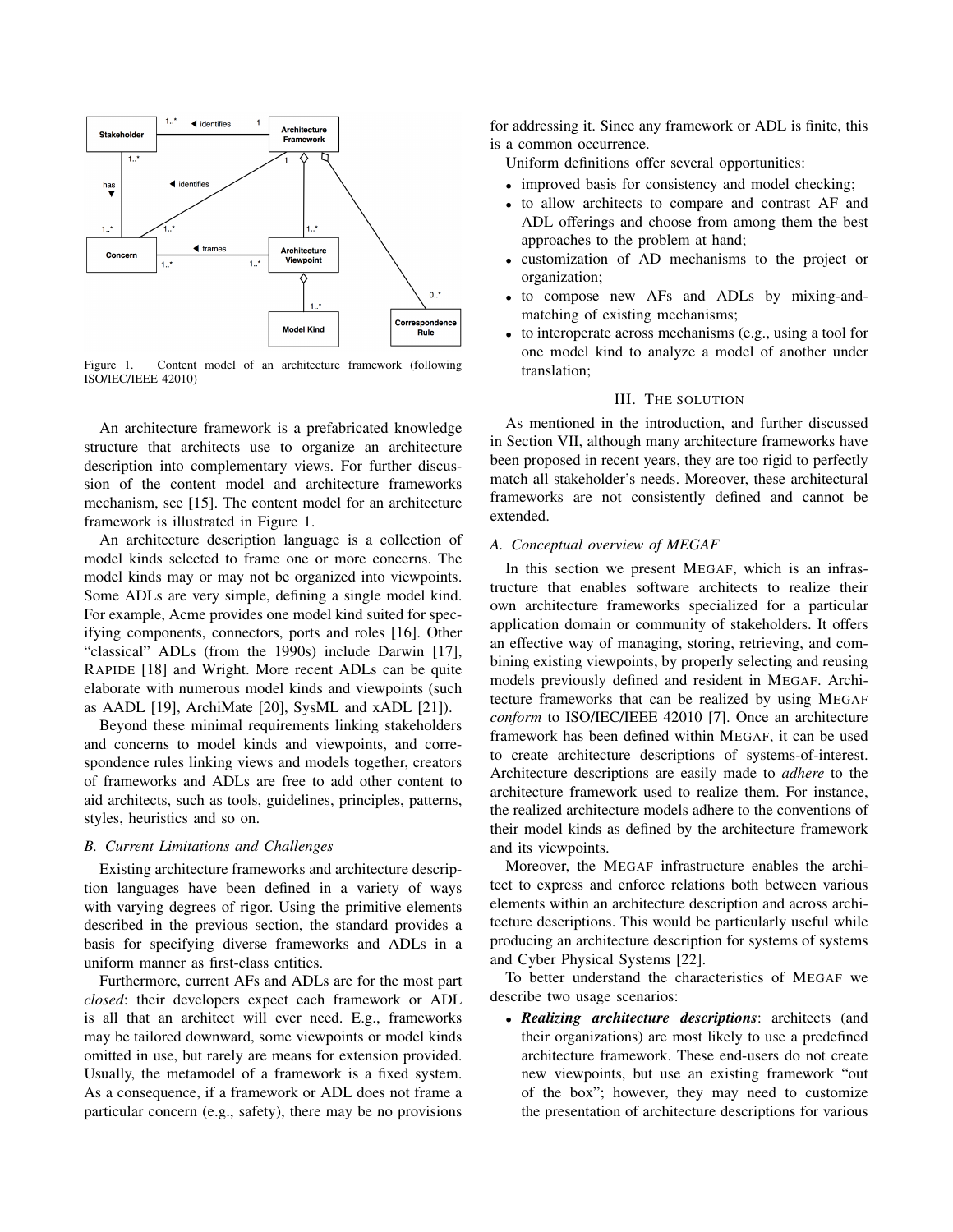stakeholder audiences or integrate that framework with existing project tools or artifacts.

• *Realizing a new architecture framework*: architects create new viewpoints and model kinds to handle particular system concerns (e.g., fault-tolerance) not addressed by their current framework. They would then integrate those by linking them with other existing representations.

# *B. Consistency Checks*

An important aspect of MEGAF is the support that it offers to define conformance checks. These checks can be defined using OCL, $<sup>2</sup>$  at different levels, as explained here:</sup>

• *Conformance of an architecture framework with ISO/IEC/IEEE 42010*: requirements from the standard are encoded within MEGAF and they are enforced through the mechanisms for models and metamodels in the model-driven engineering context. Additional rules have been defined to check constraints other than those imposed by the ISO/IEC/IEEE 42010. For instance, a rule may be added to ensure that for each model kind, suitable conventions have been defined (see Listing 1).

```
Listing 1. A conformance check for ISO/IEC/IEEE 42010
1context ModelKind
2inv is_convention_defined :
3Convention.allInstances()->exists(e | e.modelKind =
      self)
```
- The standard also specifies other desired checks that have been encoded and automated in MEGAF. For instance, even though an architecture description could conform to zero, one or more architecture frameworks, it is useful to have automation to check the adherence of an architecture description to a particular architecture framework. The standard defines requirements (cf. [7, §6.2]) to ensure that each stakeholder, concern, and viewpoint identified in the architecture framework has been considered in the architecture description, and moreover that each correspondence rule identified in the architecture framework holds in the architecture description.
- Additional rules can be defined as part of a specific architecture framework. For instance, Listing 2 shows a correspondence rule checking that for each component defined within a UML model used in a specific viewpoint, a state machine is defined in another UML model used in another viewpoint (due to space limitations, we do not show the *isLinkedToStateMachine* auxiliary function in the listing).

Listing 2. Example of framework-specific rule 1**context** ArchitectureModel 2**inv** check\_comp\_stateMachine : 3Component.allInstances->select(e | not e. isLinkedToStateMachine()).isEmpty()

<sup>2</sup>OMG Object Constraint Language: http://www.omg.org/spec/OCL

• Finally, architects can define correspondence rules, using OCL, within the architecture description particular to the system-of-interest. For instance, rules can be defined to ensure the consistency among specific views or among models defined inside a view.

#### IV. REALIZATION OF THE APPROACH

## *A. Megamodeling: modeling in the large*

Megamodeling has been proposed with the aim of supporting modeling in the large, i.e. dealing with models, metamodels, and their properties and relations. Intuitively, a megamodel is a model in which some elements represent and/or refer to models or metamodels [23]. While a metamodel specifies properties and rules governing model construction for a specific model kind, a megamodel specifies properties and rules governing model construction, including multiple models and metamodels. Megamodeling operations support the management of large libraries of artifacts that, as said before, could be models and metamodels.

Megamodeling offers the possibility to handle model (and metamodels) as first-class entities, to specify relationships between them and to navigate among them. This is fundamental in MEGAF since architecture views generally have important relations (correspondences) defined among them. Furthermore, we treat all heterogeneous architecture artifacts as models and assume that each model has a metamodel, in order to have a homogeneous infrastructure. This enables the management of complex artifacts since that complexity is defined and encoded in their metamodels, thus enabling programmatic management of (even complex) models. This assumption follows a basic tenet of ISO/IEC/IEEE 42010: each view conforms to a viewpoint, and each architecture model conforms to a model kind. The assumption also seems reasonable in light of the recent Doc2Model (Document to Model<sup>3</sup>) Eclipse project for parsing structured documents to produce EMF<sup>4</sup> models.



Figure 2. Basic megamodeling conceptual framework

Figure 2 shows an excerpt of the megamodeling conceptual framework, as presented in [24]. In the following, we will refer to a metamodel of a megamodel as a *metamegamodel*. The main types of models are:

• *Terminal Model*s, which represent the real system architecture and conform to some metamodels;

<sup>3</sup>http://eclipse.org/proposals/doc2model 4http://www.eclipse.org/modeling/emf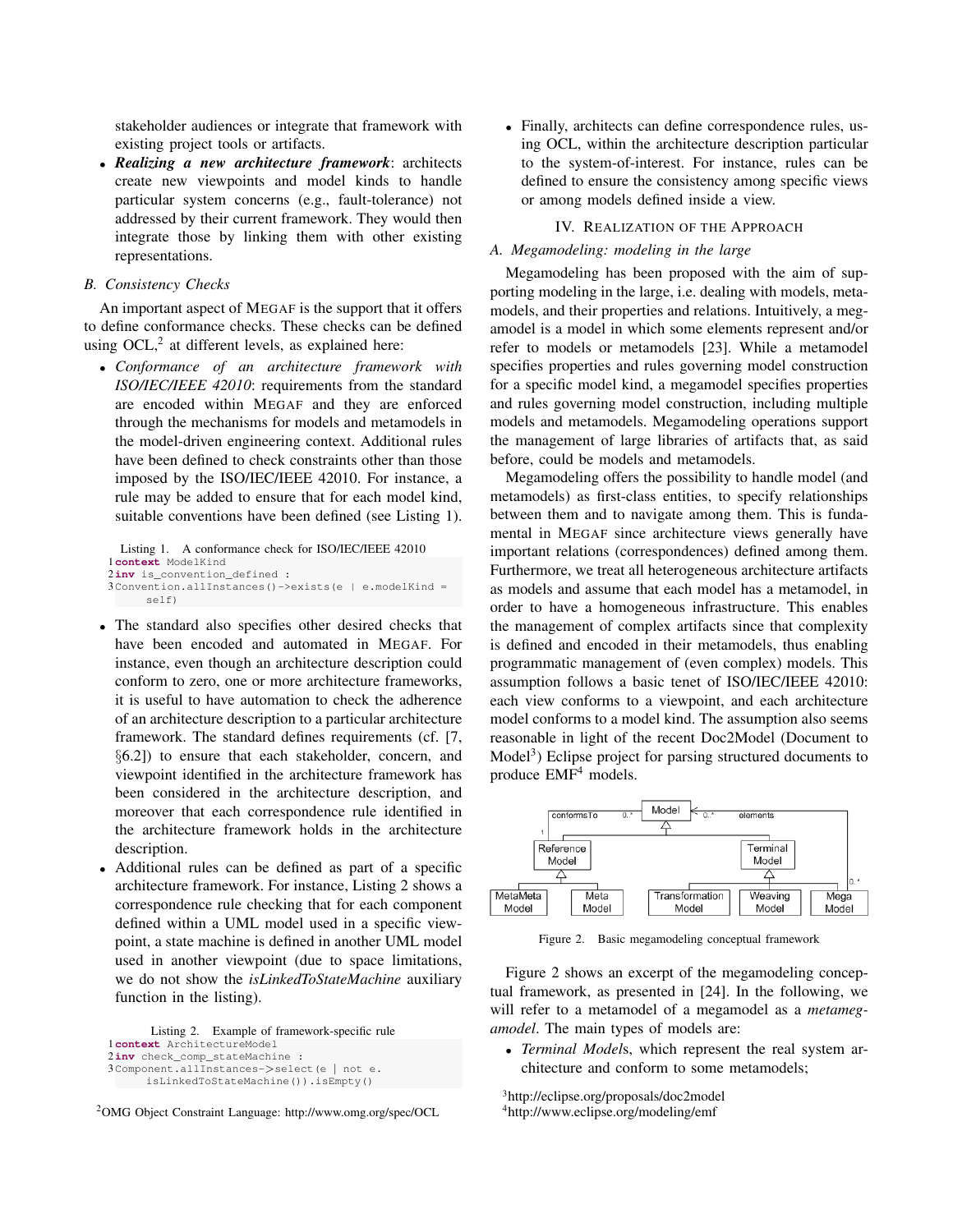- *MetaModel*s, which define domain-specific concepts and conform to metametamodels;
- *MetaMetamodel*s, which provide generic concepts for metamodels specification and conform to themselves.

*MetaModel*s and *MetaMetaModel*s are called *Reference Model*s since they define the concepts that can be instantiated in other models; so they can be considered as a reference for all the models conforming to them. Figure 2 shows different kinds of terminal models:

- *Transformation Model*s, which are used to define transformations between models;
- *Weaving Model*s, which are used to define relationships among models;
- *MegaModels*, which are used to support the megamodeling process.

The basic megamodeling conceptual framework described above has been extended in many ways for different purposes. One recent extension proposes the use of megamodels in combination with weaving models [25] for coordinating sets of models. In that work, a megamodel represents all models involved in a given context and the various relationships between them, while weaving models are used to represent different kinds of fine-grained relationships between the elements contained in the models. The navigability and traceability extension in [25] had a strong impact on our work since it allows software architects to define relations between architectural models at two levels of abstraction: model-level and model element-level, thus promoting a definition of more accurate correspondences between the architectural elements involved in MEGAF.

As a concrete implementation of megamodeling, we refer to the AMMA platform,<sup>5</sup> as presented in [26]. In particular, a dedicated component of the AMMA platform handles megamodel management, it is called AM3 [24]. In AM3, a megamodel records all available resources and acts as an MDE repository. AM3 is extensible, and thus it allows developers to extend its base metamegamodel by providing new concepts in a separate metamegamodel. Under this perspective, architecture concepts can be defined as an extension of the base metamegamodel; in so doing, it is possible to navigate architecture models and establish typed correspondences among them by reusing the AM3 extensible platform.

# *B. Megamodeling Architecture Frameworks*

As discussed in Section II, ISO/IEC/IEEE 42010 defines a conceptual model of architecture description. In this work we exploit megamodeling techniques to put in a concrete form the concepts and requirements expressed in ISO/IEC/IEEE 42010. MEGAF is built upon a generic metamodel for software architecture megamodels; this metamodel is called GMM4SA (Global Model Management for Software Architectures). The relationships expressed in ISO/IEC/IEEE 42010 have been encoded in GMM4SA, so that each megamodel conforming to it must satisfy those relationships in order to be valid. Additional relationships and rules are defined via OCL.

Models conforming to GMM4SA contain other models as first-class entities, including: architecture descriptions, architecture models and their model kinds, correspondences and correspondence rules, views and their viewpoints, stakeholders, and concerns. Developing a metamegamodel allows one to:

- represent architecture elements as model instances,
- define relationships and correspondences among architecture elements in a natural and straightforward way,
- provide a suitable engine for automating consistency checks among architectural elements.

As shown in Figure 3, relationships expressed in ISO/IEC/IEEE 42010 have been modeled in GMM4SA, so that each megamodel conforming to it must satisfy those relationships in order to be valid. Additional relationships and rules, specific to an architecture framework or organization are defined by means of weaving models and OCL; these implement correspondences and correspondence rules, respectively. Therefore, each architecture description (AD) element (e.g. view, viewpoint, stakeholder, concern, etc.) can be explicitly represented via a model or a model element depending on its granularity (e.g. *Concern* becomes a metaclass that can be instantiated as many times as needed to model different concerns, whereas *ArchitectureModel* becomes a metaclass that references an external resource, so its instances are externally defined models). In GMM4SA six metaclasses extend concepts belonging to the base metamegamodel, i.e., those that are colored in Figure 3. Moreover, in GMM4SA there are five metaclasses whose instances are external models, they are:

(i) *ADElement* is an abstract metaclass representing generic architecture description elements as defined in ISO/IEC/IEEE 42010. All metaclasses within the GMM4SA metamodel extend ADElement (for the sake of readability this relationship is omitted from the figure). *ADElement* inherits from *IdentifiedElement* and *Entity* of AM3, so that it has a unique identifier, may be linked to other identified elements and may be navigated via the AM3 entities navigator.

(ii) *ArchitectureDescriptionLanguage* inherits from *Metamodel* in AM3 since an architecture description language can be represented as a metamodel to which an *Architecture-Model* may conform. By doing this, we can reuse standard model-driven mechanisms to check whether an architecture model conforms to its corresponding architecture description language. In GMM4SA, architecture frameworks, viewpoints and model kinds can have an associated metamodel as well; for the sake of simplicity we did not include

<sup>5</sup>http://www.sciences.univ-nantes.fr/lina/atl/AMMAROOT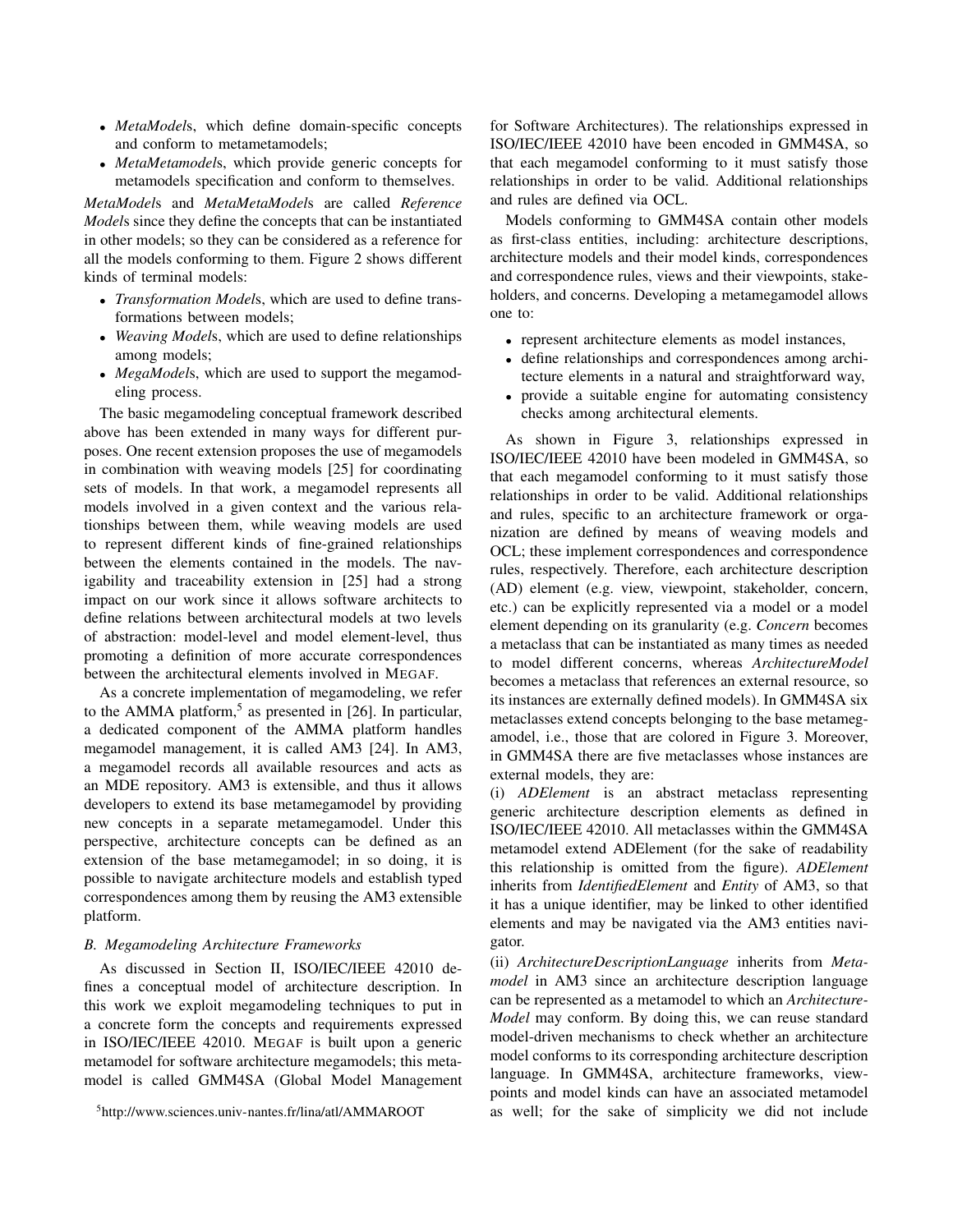

Figure 3. Extract of GMM4SA

the corresponding association reference in the GMM4SA metamegamodel represented in Figure 3.

(iii) *ArchitectureModel* inherits from *TerminalModel* in AM3. This allows to store ADLs and architecture models as external models, thus promoting their reuse.

(iv) *CorrespondenceRule* inherits from *LocatedElement* of AM3 since in MEGAF a correspondence rule is specified with OCL rules defined in an external (and so to be located) file.

(v) Finally, *Correspondence* inherits from the *ModelWeaving* metaclass of the basic metamegamodel since a correspondence is a specific kind of weaving relationship; it refers to a weaving model linking two or more architecture description elements.

As described above, GMM4SA supports two mechanisms to define correspondences among AD elements: the first is *Correspondence* that allows architects to define weaving relationships between any elements in the megamodel; the second is *CorrespondenceRules* expressed in OCL. These rules govern the various correspondences that have been defined between types of element within the megamodel. Correspondences are extremely important to enable the consistency and completeness checks described in Section III.

# V. THE BUSONAIR CASE STUDY

In this chapter we focus on the application of MEGAF to a real-world case study called BusOnAir. The project is about a generic information system for managing real-time information about public transportation systems and making them available to the user by means of a set of web services and a dedicated mobile application.<sup>6</sup>

Fundamentally, this case study can be divided into two main phases:

- 1) *Architecture Framework definition*. In this phase a dedicated architecture framework for the BusOnAir project is created in order to precisely focus on its specific peculiarities and technological aspects. Section V-A will focus on this part of the case study.
- 2) *Architecture Description development*. In this phase the defined architecture framework is used to create an architecture description of the BusOnAir system. So, architecture views are developed in accordance with each required viewpoint in the framework and correspondences between views are checked with respect to the correspondence rules defined in the framework, Section V-B will focus on this part of the case study.

<sup>6</sup>BusOnAir prototype: http://www.busonair.eu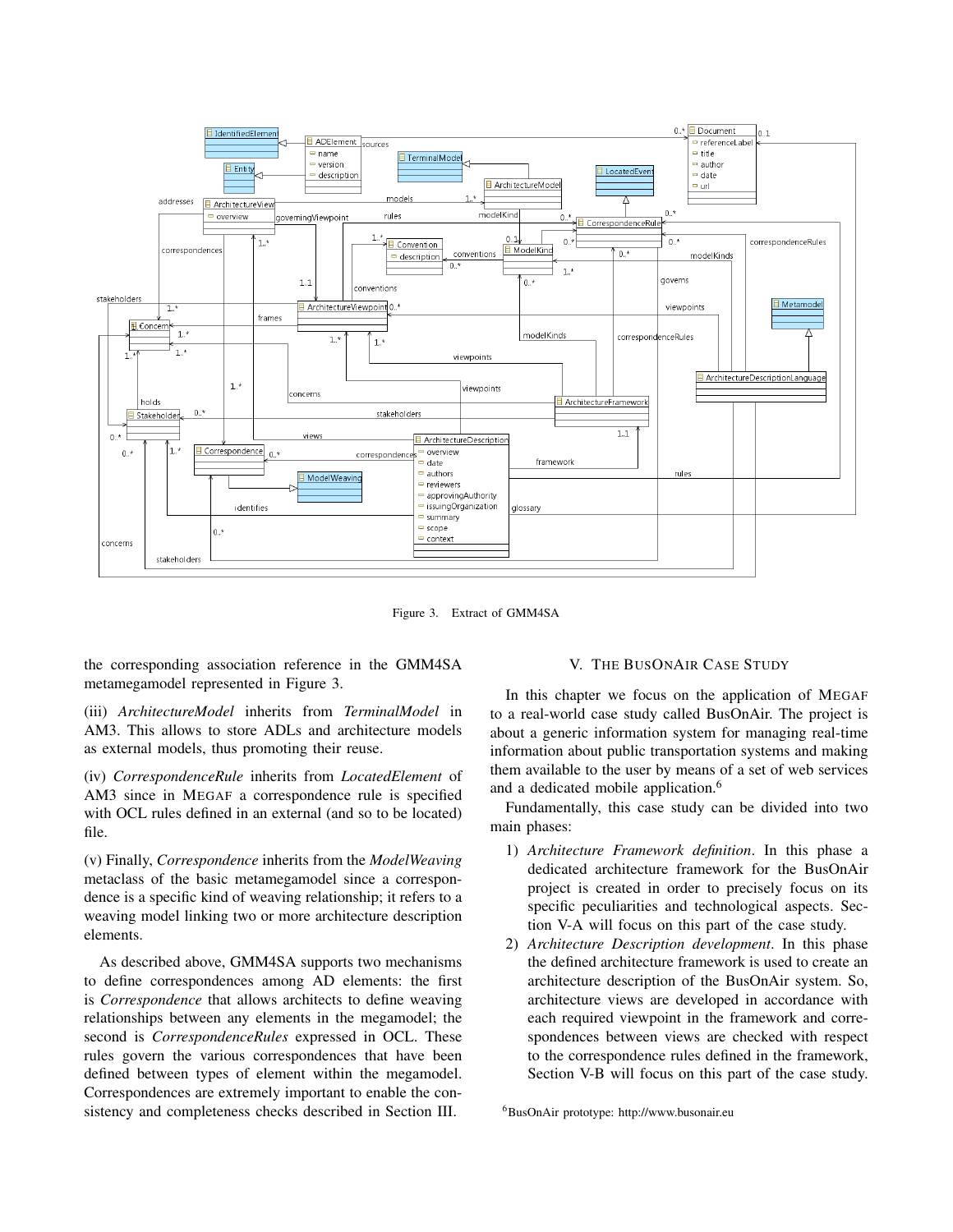# *A. The BOAAF Framework*

In this section we use MEGAF to define BOAAF, the BusOnAir Architecture Framework. It is specifically intended for developing the architecture descriptions of systems which are similar to BusOnAir. Figure 4 shows an overview of the resulting architecture framework. For simplicity, we do not show the various relationships that exist among elements within the BOAAF architecture framework (e.g., which concerns are held by a specific stakeholder, which ADLs belong to a given architecture viewpoint, etc.); the interested reader can refer to [27] for further details on the BOAAF architecture framework.



Figure 4. Overview of BOAAF

The upper part of the figure shows the BusOnAir system stakeholders and their concerns which drive the BusOnAir architecture. The following stakeholders are considered and identified: software architect, system engineer, end-user, and developer. The various concerns shown in the figure represent a subset of the actual concerns held by stakeholders with respect to the BusOnAir system; here we mainly focus on: modularity, distribution, concurrency, dependability, and the use of the REST paradigm for data communication.

The BusOnAir system uses three architecture viewpoints. The *System* viewpoint is used to break down the BusOnAir system into a set of components, to show how they relate to each other, and to identify which components are "more sensible" with respect to dependability. The *Behaviour* viewpoint is used to reason about how the various components of BusOnAir can be executed concurrently, and to check some properties related to dependability (such as deadlock freedom of the components, and their reliability). The *Web-Services* viewpoint is used to describe the RESTful API of BusOnAir.

In the lower part of Figure 4 we show the ADLs we

selected for describing the BusOnAir architecture. More specifically, the architecture view governed by the System viewpoint will contain two model kinds: the first one uses UML component diagrams for describing the various components of the BusOnAir system, the second one uses Diaspec, a declarative language for describing applications that orchestrate entities interacting with an environment (i.e., all the components which will be deployed on the buses) [28]. Diaspec provides a *Structural* model kind with facilities for code generation and simulation, while UML provides a *Component* model kind which may be used for sharing architectural knowledge among the different stakeholders involved in the project. UML was chosen also as a good starting point for defining the behaviour of the system (via state machine diagrams) and for natively associating behavioural specifications to the UML components of the system.

The Behaviour viewpoint has two model kinds as well: the first is called *Dynamic* model kind and utilizes a Finite State Process (FSP, [29]) language for describing the behaviour of the components of BusOnAir from a more formal perspective, which allows architects to perform property checks and deadlock freedom analysis. The second model kind, called *State Machine*, utilizes UML state machine diagrams; in this case also UML is chosen for communication purposes. A correspondence rule is defined in the BOAAF framework for checking that each UML component in the System viewpoint contains a state machine describing its behaviour in the Behaviour viewpoint.

The WebServices viewpoint will comprise a single model kind called *REST* for specifying REST services (REST-LANG in the figure).

It should be noted that MEGAF provides a built-in mechanism for performing some checks. Indeed, MEGAF contains rules that help architects in establishing whether an architecture framework conforms to ISO/IEC/IEEE 42010. For example, those rules can check if each concern is framed by at least one viewpoint, or if by mistake there is some stakeholder who does not have any associated concerns, etc. In MEGAF those kind of checks are defined onceand-for-all for architecture viewpoints and, since they have been formalized as OCL constraints running on the MEGAF megamodel, their execution is a one-click action for the architect. In this context, our next step is the definition of a set of correspondence rules that help architects in enforcing project- or system- specific relations that must hold when creating the architecture description.

Finally, we note that we could also have chosen different strategies for architecting BusOnAir: for example, we could have used an existing architecture framework; we could have used different ADLs; we could have focused on other concerns; etc. We created a dedicated framework for BusOnAir for three main reasons: (i) because this is the first time we are developing a system which falls in the GPS-enabled service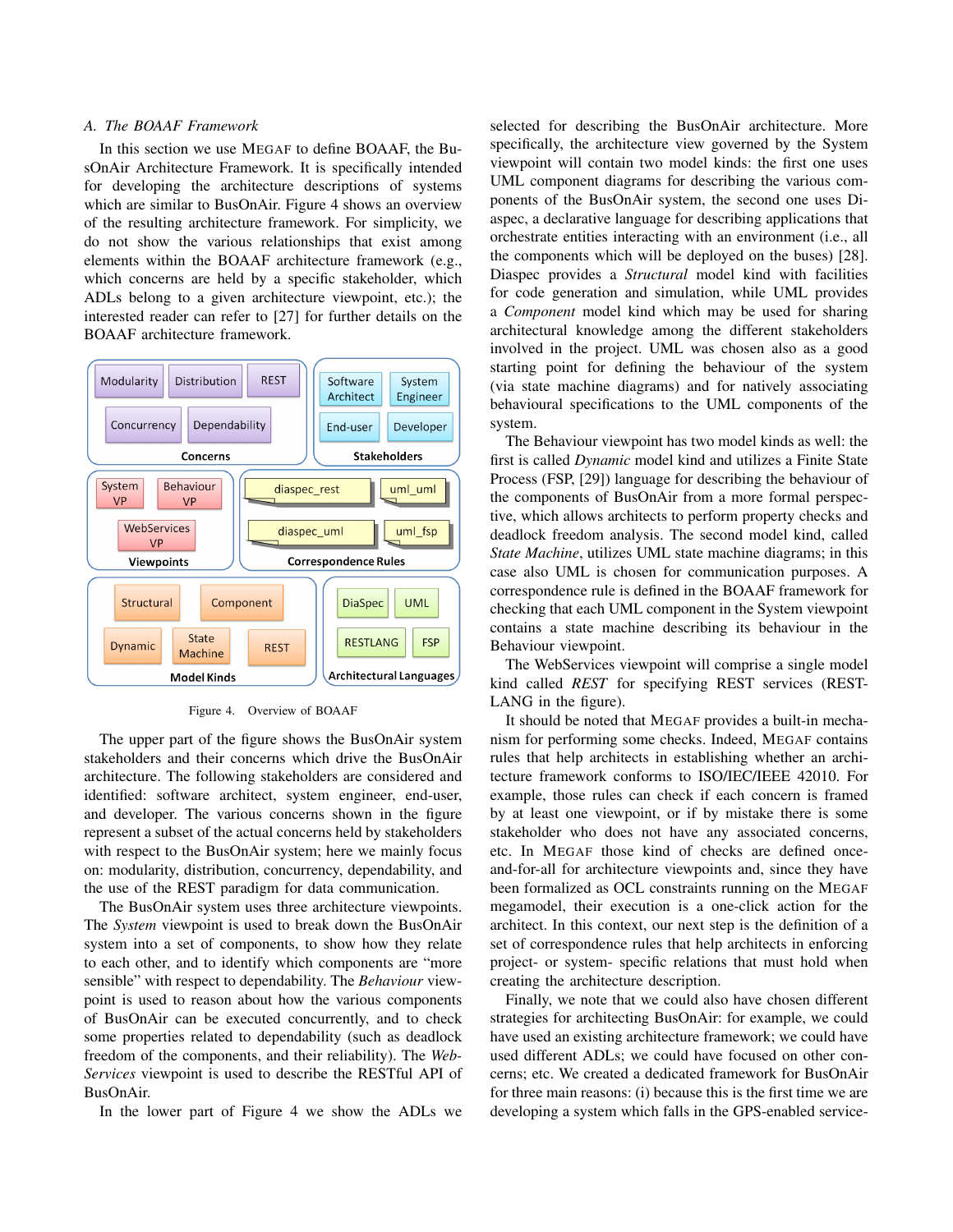based system domain (and thus we did not have at hand suitable viewpoints for this kind of systems), (ii) because we wanted to test the applicability of MEGAF in a real-world scenario, in which each aspect of the approach is exercised in the context of a complex development process and in combination with other aspects of MEGAF, and (iii) because we expect to use BOAAF more than once to describe many architectures in the domain of GPS-enabled service-based systems.

# *B. The BusOnAir Architecture Description*

Once established, we can use the BOAAF architecture framework to create architecture descriptions of BusOn-Air systems. Fundamentally, each viewpoint defined in the framework has been instantiated into an architecture view, and the architecture models of each view have been defined. Figure 5 shows the used architecture views and their architecture models.



Figure 5. Architecture views for the BusOnAir architecture description

Due to space limitations, we will not describe each architecture view of the BusOnAir system; the interested reader can refer to [27] for details on the BusOnAir architecture views.

As already explained in Section V-A, MEGAF has builtin mechanisms for performing some checks on the defined architecture views. MEGAF contains rules that help architects in establishing if the current architecture description *adheres to* the BOAAF architecture framework, and *conforms to* ISO/IEC/IEEE 42010. For example, those rules check if each UML component defined in the System view is associated to a UML state machine in the Behaviour view, if each stakeholder concern is addressed by at least one architecture view, if an architecture view does not contain any architecture models, etc. These checks are possible using the megamodel underlying MEGAF since it allows to keep track of all the various relationships between AD elements within the megamodel and to predicate on them by means of generic conformance rules.

# VI. DISCUSSION AND EVALUATION

In Section V we showed how MEGAF can be used to (i) define a project- or system-specific architecture framework in order to precisely focus on the particulars of a given domain of systems, and (ii) use that architecture framework to develop architecture descriptions adhering to it, where each viewpoint defined by the framework has been instantiated with an architecture view, and correspondences between views have been checked with respect to the correspondence rules of the framework.

The BusOnAir case study demonstrates an example of a framework that cannot be found "on the shelf" but must be created. This demonstrates the need for being able to create a framework via composition of available resources: viewpoints, model kinds and ADLs. MEGAF addresses this by allowing architects to create their own frameworks by reusing AD elements (including ADLs, architecture model kinds, viewpoints and correspondence rules) previously defined in MEGAF. As MEGAF is populated with additional resources, reuse becomes more effective. As the MEGAF repository grows, more advanced features for searching the repository will be warranted; this is part of future work.

Within MEGAF, reuse is possible at different levels of granularity: from the reuse of a complete architecture framework to the reuse of a single concern definition. For example, in order to integrate an existing ADL into the MEGAF infrastructure, its corresponding metamodel must be imported into the MEGAF megamodel and suitable relations to other AD elements (e.g., concerns and viewpoints) must be provided. Further details on the specifics of integration steps can be found in [27, §4.2]. More powerful mechanisms for supporting reuse are also under study. At the moment, an AD element can be reused as is. Modifications can be made by hand, possibly starting from a copy of the existing element. We are currently investigating automatic extension and customization mechanisms, following our work in [2], [30], which, by means of composition operators, enables the customization and extension of ADLs. Note that extensibility in this setting is not simple. Even the semantics of extensibility is not completely clear for all types of architecture elements. This is a very special case of extension that can be supported by suitable extension mechanisms. In future work, we are investigating how to provide finer-grain mechanisms that could be used by architects to realize their own extensions.

Focusing on how we used MEGAF to create the BOAAF architecture framework, it is obvious that BOAAF is specifically oriented to describing architectures of systems which are *similar to* BusOnAir. This use of MEGAF is reminiscent of what architects usually refer to as a software product line (SPL). With this perspective, if we consider the BusOnAir as an individual within a specific family of systems *S*, the BOAAF framework can be seen as a partial solution for architectures of systems in *S*. However, MEGAF focusses on the architectural aspects of the family of systems (i.e., on their typical stakeholders, their concerns, and viewpoints), whereas an SPL-based approach presents a fixed architecture (the "reference architecture" of the software family)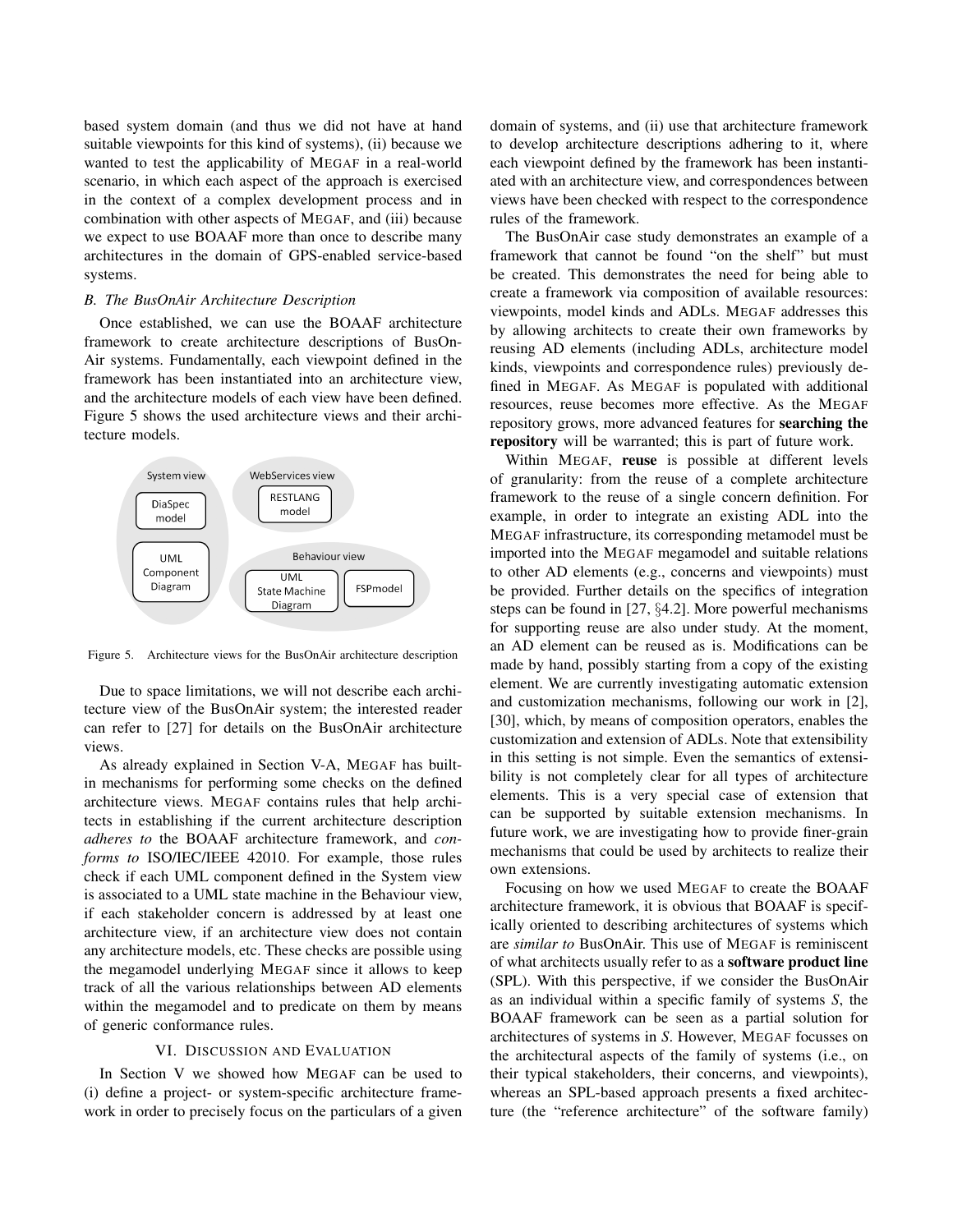and focusses on the product being developed, its specific features, and their configuration, in order to assemble the product. Both MEGAF and SPL-based approaches share the principle of software artifacts reuse. In MEGAF, reuse is considered as being *opportunistic*, i.e., AD elements like concerns definitions and viewpoints are put into the MEGAF repository, opening opportunities for future reuse. On the other hand, SPL-based approaches are built on the concept of *predictive* reuse, i.e., a software artifact resides in an SPL only when its reuse can be predicted for one or more products in a well-defined product line (when there is no means to reuse an artifact, it is not part of the SPL).

Another area requiring further investigation is that an extension to an architecture framework could create problems with architecture descriptions already realized following the framework. This aspect recalls "co-evolution" work that aims to modify models in order to keep the conformity to their metamodels as those metamodels change [31]. This is possible since a megamodel defined within MEGAF is itself a model. This implies that a megamodel can be manipulated through standard MDE techniques, like model transformation, composition, model weaving, merging, coevolution, and so on.

Finally, MEGAF enables the possibility to compare frameworks, such as to detect overlaps between two existing frameworks. Specifically, an overlap could occur at the conceptual level; such as two frameworks addressing the same concerns (e.g. performance) or in the model kinds used to frame those concerns. By comparing their respective metamodels, one could determine whether the two frameworks are treating performance in the same way, overlapping ways, or different ways, based on reconciling elements of their metamodels to whatever necessary degree. The browsing tools of MEGAF can assist this and there may be future possibilities for automated support in such comparisons.

#### VII. RELATED WORK

A discussion of existing architecture frameworks, together with their limitations and challenges, is provided in Section II. Most architecture frameworks in use are closed (i.e. they cannot be easily extended or adapted to new needs), and tool support for architecture frameworks exhibits this limitation as well: automated support, where it exists, follows the predefined viewpoints and models; support for developing extensions of architecture frameworks in terms of new viewpoints is non-existent.

Some contemporary ADLs allow for limited forms of extension to support new viewpoints. Two OMG projects:  $SysML<sup>7</sup>$  and UPDM (Unified Profile for DoDAF/MoDAF), $8$ both built upon UML, provide stereotypes for Stakeholder, Concern, View and Viewpoint, following IEEE 1471:2000, but do not require the rules of that standard be followed in applying these stereotypes.

There is also related work applying megamodeling techniques to model-driven performance engineering [32]. In this work the core metamegamodel has been extended with three concepts: annotation model, trace model, and transformation chains. This paper testifies that megamodeling can be successfully used in contexts in which models need to be navigated, composed, managed and represented in different ways. In our paper the situation is more complex since we deal with the wider domain of architectures with an underlying conceptual model (i.e. ISO/IEC/IEEE 42010) that imposes constraints to be respected.

# VIII. CONCLUSIONS AND FUTURE WORK

This paper proposes an infrastructure, called MEGAF, to realize architecture frameworks specialized for a particular application domain or community of stakeholders. Realized frameworks can be then used to produce architecture descriptions of systems of interest. The main characteristic of MEGAF is reuse. It offers effective mechanisms for managing, storing, retrieving, and combining existing viewpoints, as well as mechanisms to reuse any artifact already defined and resident within MEGAF. Megamodeling and modeldriven techniques are the technology used to realize MEGAF.

In the future, we plan to overcome the limitations presented in Section VI, especially on the extensibility side. An additional interesting area for future investigation is understanding how procedures and other kinds of knowledge, which may be associated with viewpoints (and therefore frameworks), can be exploited for the creation and analysis of views and models, beyond the (structural) conventions we have started with.

## **REFERENCES**

- [1] P. B. Kruchten, "The 4+1 view model of architecture," *IEEE Software*, vol. 12, no. 6, 1995.
- [2] D. Di Ruscio, I. Malavolta, H. Muccini, P. Pelliccione, and A. Pierantonio, "Developing next generation ADLs through MDE techniques," in *ICSE 2010*, 2010.
- [3] *IEEE Std 1471, IEEE Recommended Practice for Architectural Description of Software-Intensive Systems*, IEEE, October 2000.
- [4] I. Malavolta, P. Lago, H. Muccini, P. Pelliccione, and A. Tang, "What industry needs from architectural languages: An industrial survey," University of L'Aquila, Computer Science Department, Tech. Rep. TRCS 002/2012., Tech. Rep., 2012.
- [5] N. Rozanski and E. Woods, *Software Systems Architecture: Working With Stakeholders Using Viewpoints and Perspectives*. Addison-Wesley Professional, 2005.
- [6] P. Kruchten, R. Capilla, and J. C. Dueñas, "The decision view's role in software architecture practice," *IEEE Software*, vol. 26, no. 2, pp. 36–42, 2009.

<sup>7</sup>http://www.sysml.org

<sup>8</sup>http://www.updm.com